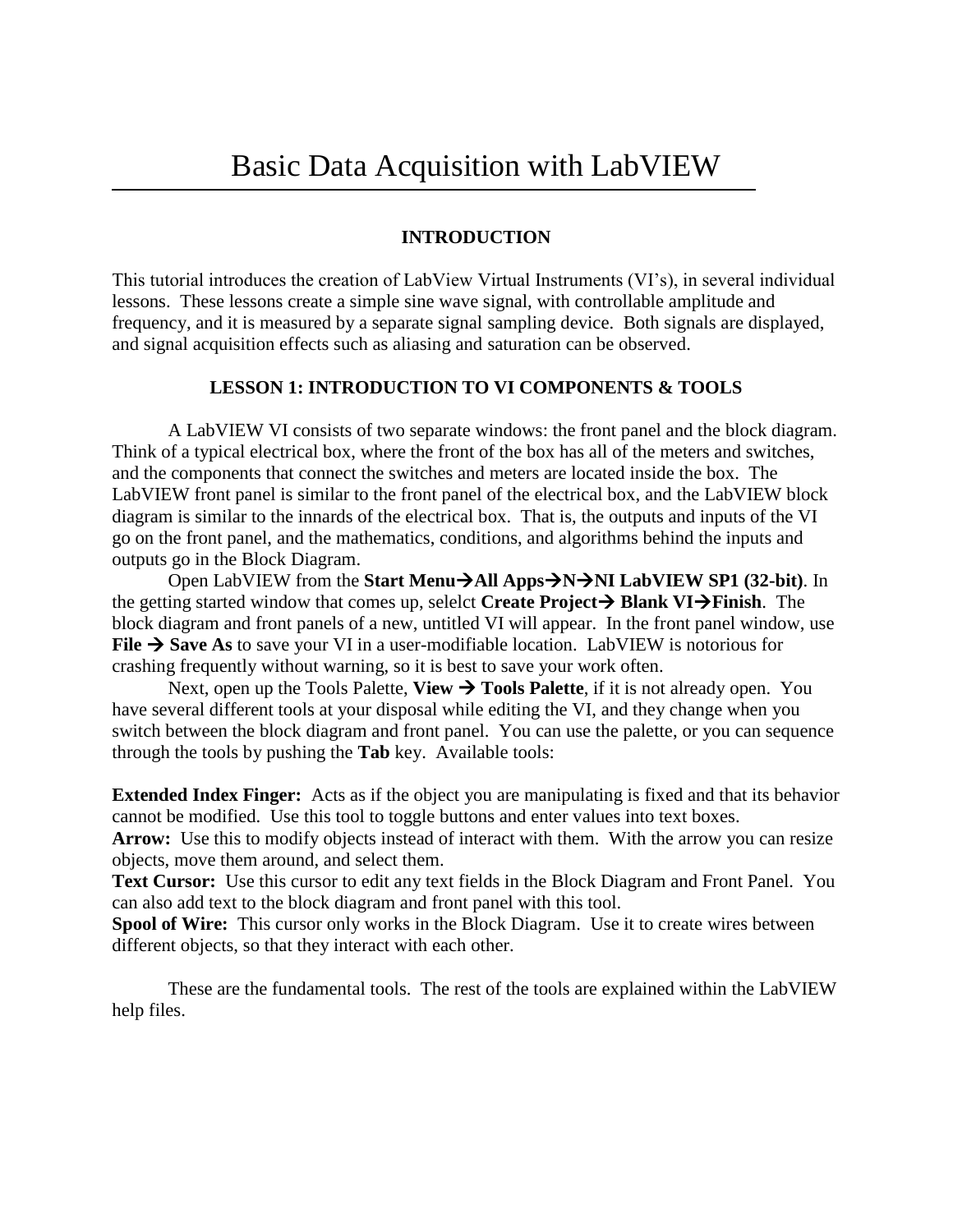Now go to the Block Diagram. **Right Click** in the workspace so that the **Functions** menu pops up. These are all of the LabVIEW objects available for the Block Diagram. Select **Express**  $\rightarrow$  **Exec Contronl**  $\rightarrow$  **While Loop**, and create a rectangle by holding down the mouse at the top-left of the Block Diagram and dragging down to the right before releasing. Once LabVIEW enters the while loop, things within it continue to execute until the Boolean condition at the stop sign is met.

Return to the Front Panel. **Right Click** in the workspace to bring up the **Controls** menu, and select **Express**  $\rightarrow$  **Buttons**  $\rightarrow$  **Text Button**. Place this button in the bottom right of the workspace.

Use the Text Cursor to change the text within the button to **"Exit"**, and the label above it to **"Exit"**. Next, **Right Click** on the button to bring up its menu. De-select **Visible Items**  Label to hide the label above the button. In the same menu, select **Mechanical Action**  $\rightarrow$ **Switch Until Released** to change the behavior of the button accordingly. Your front panel should now look like the panel in Figure 1.



Figure 1: Front Panel with Exit Button

Return to the Block Diagram. Notice an object has been created, named **"Exit"**, for the button you created in the front panel. Use the arrow cursor to move it inside the while loop you created. Then use the Wire Cursor to create a wire between it and the stop sign. The Block Diagram should resemble the one below, in Figure 2.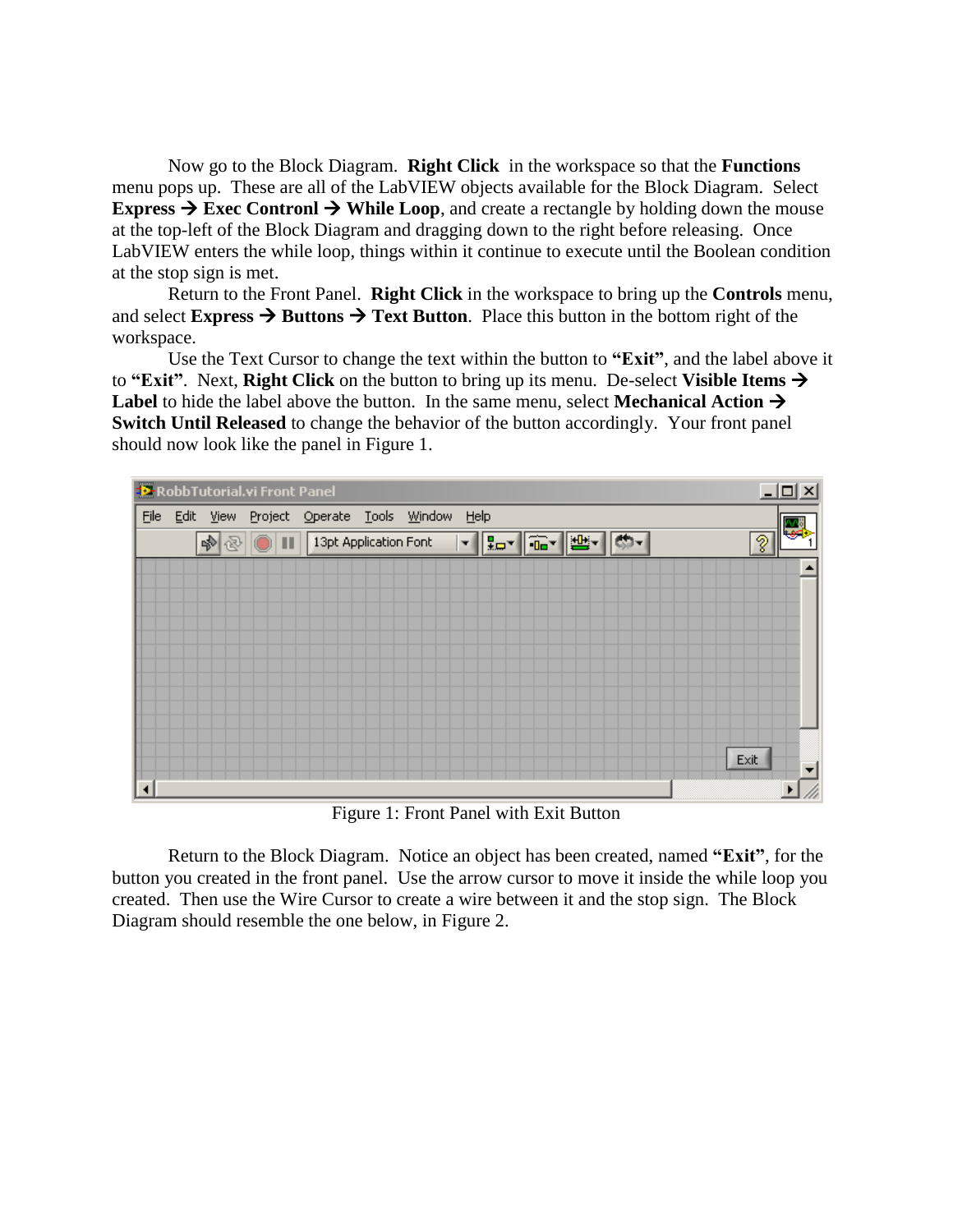

Figure 2: Block Diagram of Exit

The While Loop will now run until the button is clicked on the Front Panel. Try it out by saving your work and clicking on the arrow up near the menu bar to see your VI work. Click on the button to end it. You have now created your first functional VI!

## **LESSON 2: VIEWING A SIGNAL**

LabVIEW is very good at interfacing with laboratory equipment and bringing signals into the computer. You probably don't have access to this equipment, so we will create a signal within our VI using LabVIEW objects. We will also add editable fields to adjust the signal's magnitude and frequency.

Right-click in the front panel of the same file as before. Select **Graph Indicators**  $\rightarrow$ **Waveform Graph**, and place the graph in the top left corner of the screen. Rename the label at the top-left of the graph to "Original Signal".

Right-click in the front panel again, and select **Num Ctrls**  $\rightarrow$  **Num Ctrl**, and place this text box to the left of the graph. Place another Num Ctrl right below. Label the first Num Ctrl "Amplitude", and the second Num Ctrl "Frequency".

Change the Amplitude value to 1, and the Frequency value to 5. Right-click inside the text-box of each Num Ctrl and select **Data Operations**  $\rightarrow$  **Make Current Value Default**. This forces the values to start at 1 and 5.

One you have made these changes, the front panel should now look like Figure 3 below.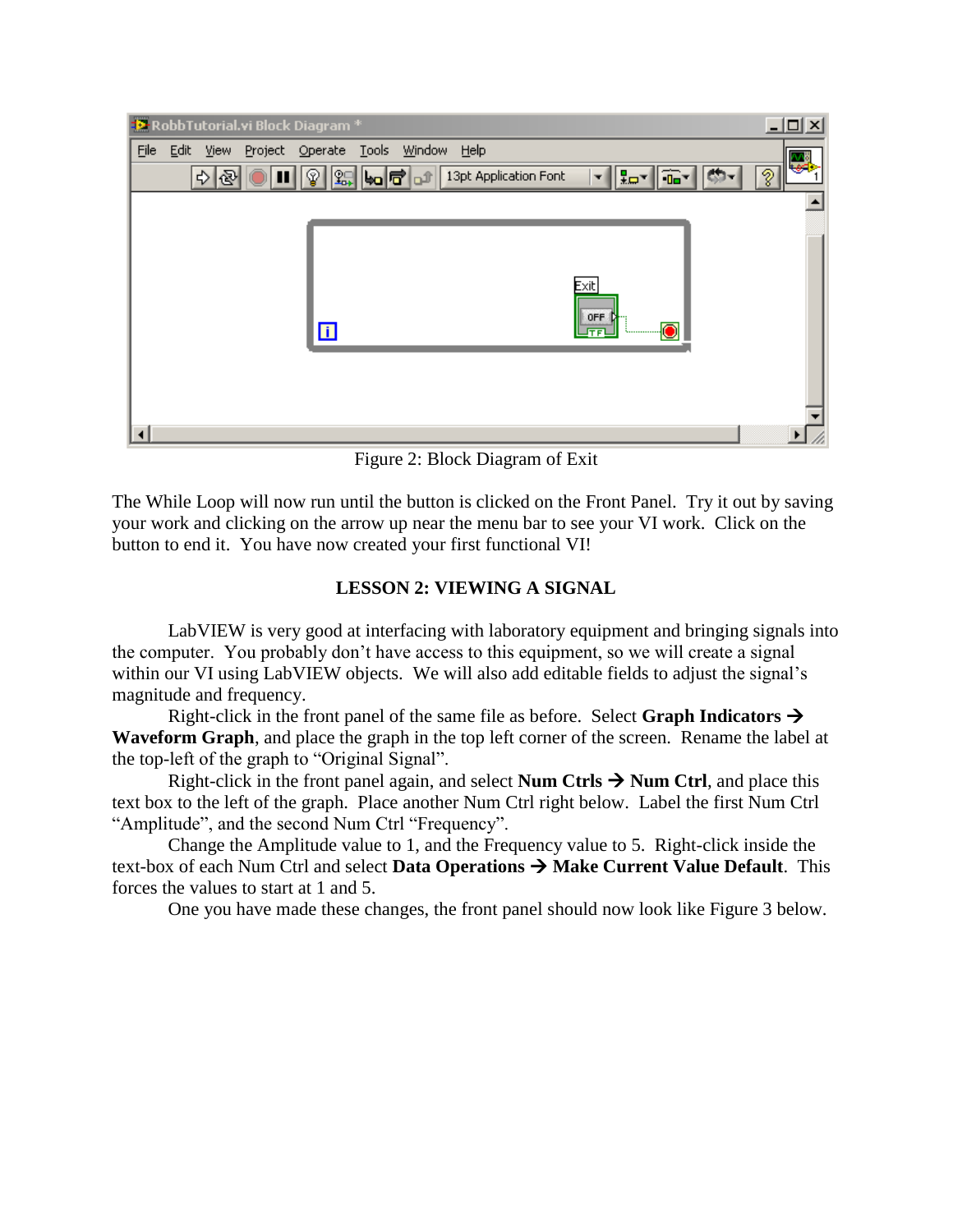

Figure 3: Front Panel with Waveform Graph

Now go to the block diagram. Drag the three new blocks, "Original Signal", "Frequency", and "Amplitude", inside the while loop. These blocks represent the numbers and signal that appear on the front panel.

Add a fourth block by right-clicking in the screen and selecting **Signal Processing Wfm Generation**  $\rightarrow$  **Sine Wfm.** This block creates a sine wave signal based on numbers that are provided to it using block diagram wires. Use the wire spool tool to see all the connections that can go into the block. You should see, clockwise from top, the following connectors: "reset signal", "offset", "signal out", "error out", "sampling info", "error in", "phase", "amplitude", and "frequency". You can get more information for each of these connectors by selecting  $\text{Help} \rightarrow$ **Show Context Help**, and selecting the block in question.

With the wire-spool tool, right click on the "phase" connector of the Sine Wfm block. Select Create  $\rightarrow$  Constant. This automatically attaches a constant number to a connector. Leave this value at 0.

Move the blocks around inside the while loop so that the Frequency and Amplitude blocks appear to the left, so the Sine Wfm block appears in the middle, and so the Original Signal block appears on the right. Use the wire spool cursor to connect the blocks together as shown in Figure 4. Save and run the script. The front panel should be similar to Figure 5.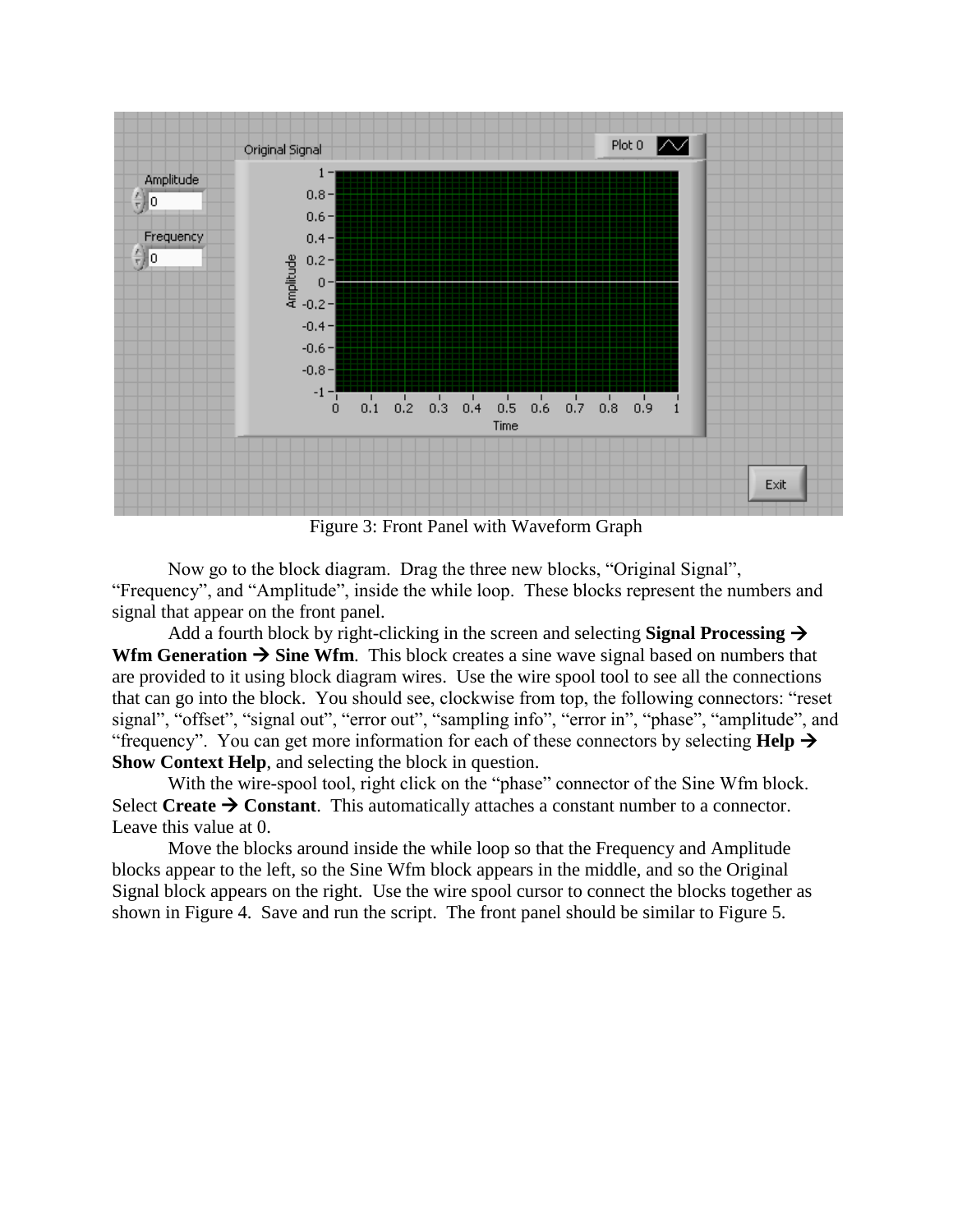

Figure 4: Block Diagram Connections



Figure 5: Front Panel During Run

## **LESSON 3: BUILDING THE SAMPLING WAVEFORM**

We will now add a second graph, which will acquire the original signal at a userspecified sampling frequencing and display the samples.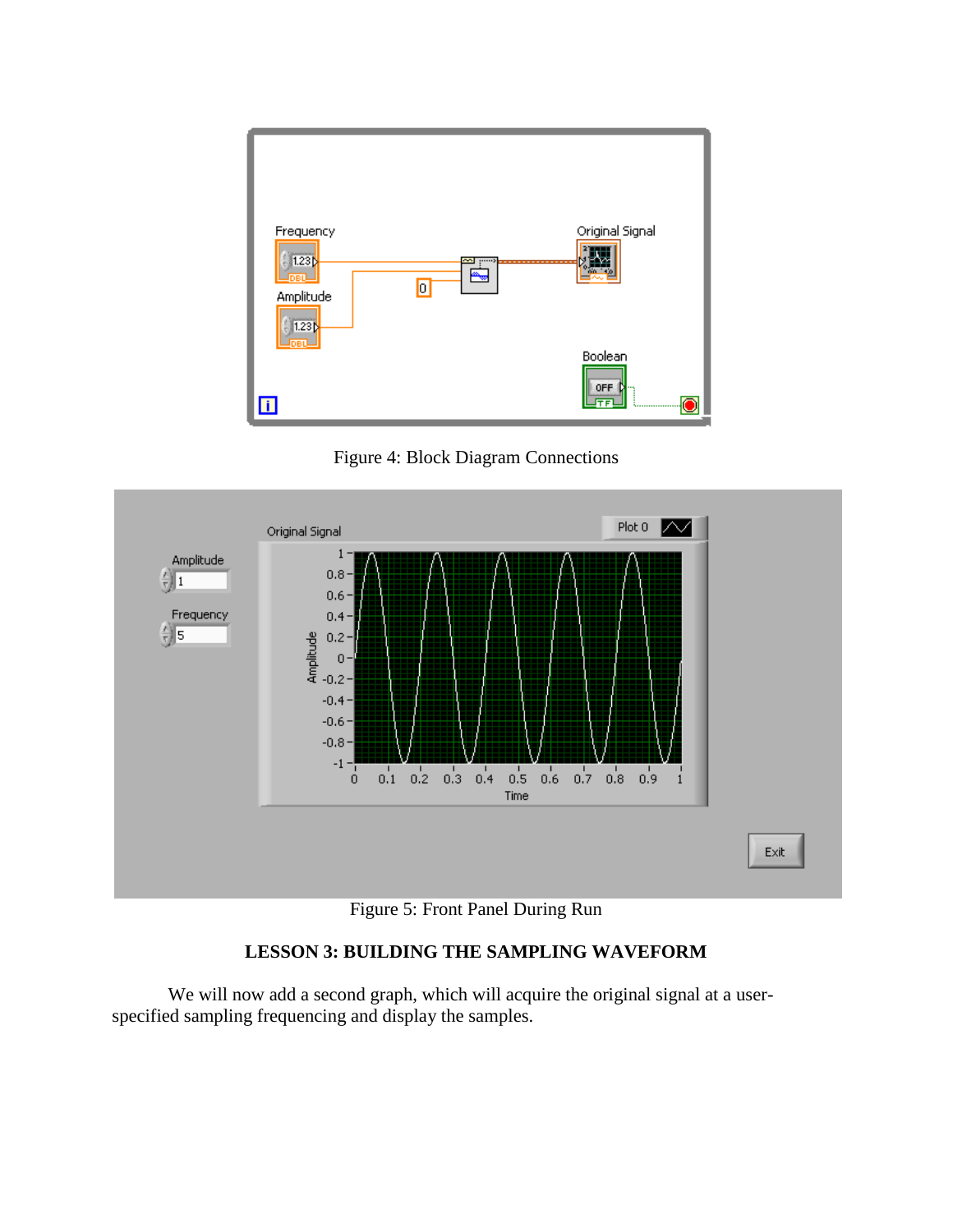

Figure 6: Final Front Panel

Add the numerical controls and second graph as shown in Figure 6. The second graph, at bottom, is an XY Graph, and it can be found by right-clicking in the screen and selecting **Graph**  Indicators  $\rightarrow XY$  Graph.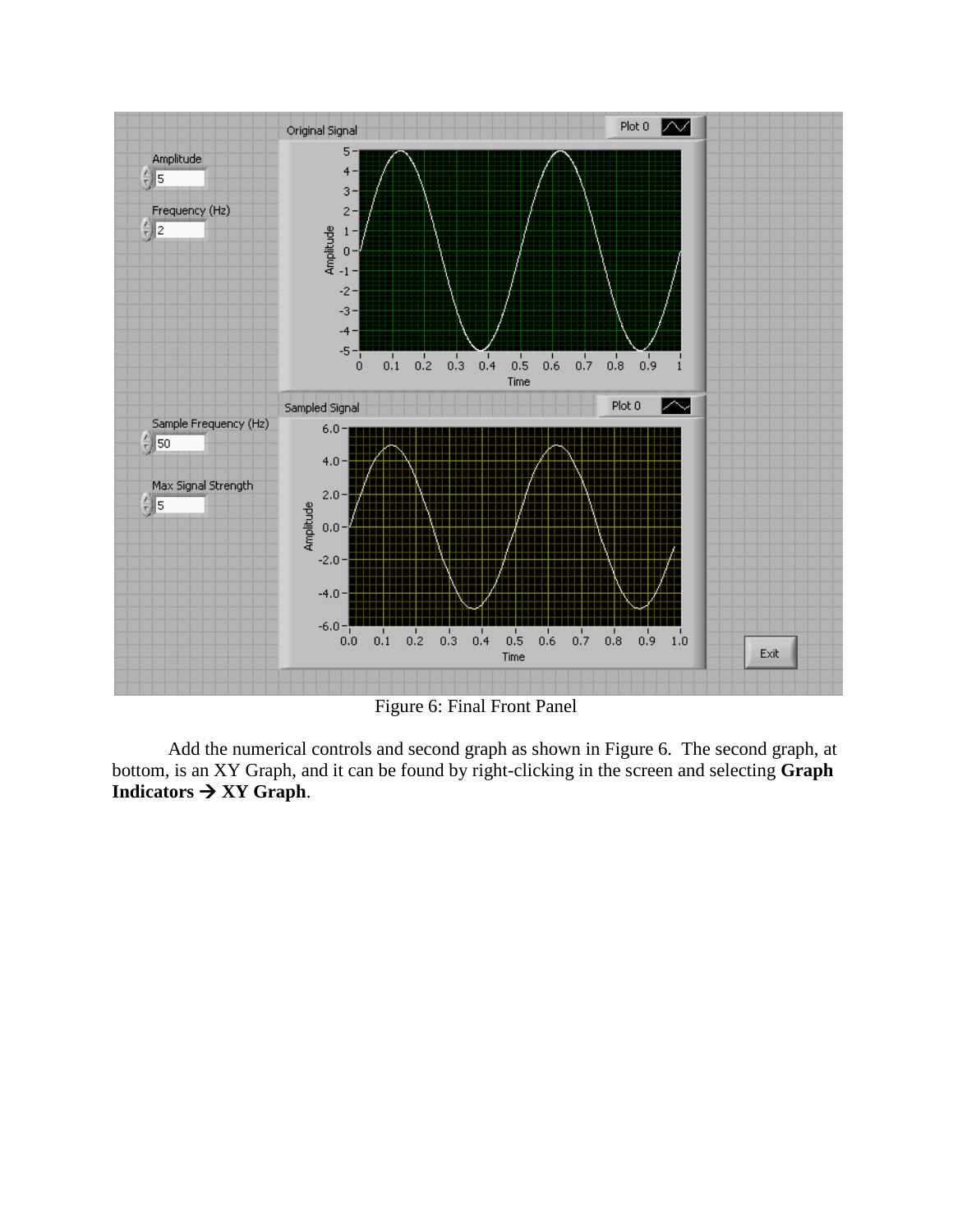

Figure 7: Final Block Diagram

Modify your block diagram as shown in Figure 7. Most of the new blocks can be found by right-clicking and selecting **Programming**  $\rightarrow$  **Mathematics**  $\rightarrow$  **Numeric and Programming → Comparison.** 

The smaller box with an  $\bf{N}$  in the upper-left-hand corner is a for loop (**Programming**  $\rightarrow$ **Structures**). It executes all of the components inside of it **N** times. In our case, it executes the same number of times as the sample frequency. The other for-loop variable, **i**, counts from 0 to **N**-1, incrementing once for each iteration of the for-loop. We multiply **i** with the period of the sampling frequency, which we find using the **1/x** block. This gives us a value for the time of one sample.

We use a compound arithmetic block (**Programming**  $\rightarrow$  **Numeric**  $\rightarrow$  Compound **Arithmetic,** place the block and right click on it click **Change Mode**  $\rightarrow$  **Multiply** right click again and click Add input) to multiply (**Programming**  $\rightarrow$  **Numeric**) the time with constant  $2*pi$ **(Programming**  $\rightarrow$  **Numeric**  $\rightarrow$  **Math Constants), and with the frequency of the actual signal.** We then take the sin of this value (**Mathematics**  $\rightarrow$  **Elementary**  $\rightarrow$  **Triginometric**), and multiply it by the amplitude of the actual signal. This completes the equation  $\mathbf{v} =$ **A\*sin(2\*pi\*f\*t)**.

The **y** value is then passed through an **In Range & Coerce** block (**Programming Comparison**) to demonstrate saturation. If **y** is greater than **Max Signal Strength** or less than **Max Signal Strength\*(-1) (Programming**  $\rightarrow$  **Numeric**  $\rightarrow$  **Negate), then it is coerced to one of** these extremes.

The **t** and **y** values are automatically compiled into arrays by the **for** loop. Array signals appear thicker than scalar signals, as shown in Figure 7. The two arrays are then bundled into a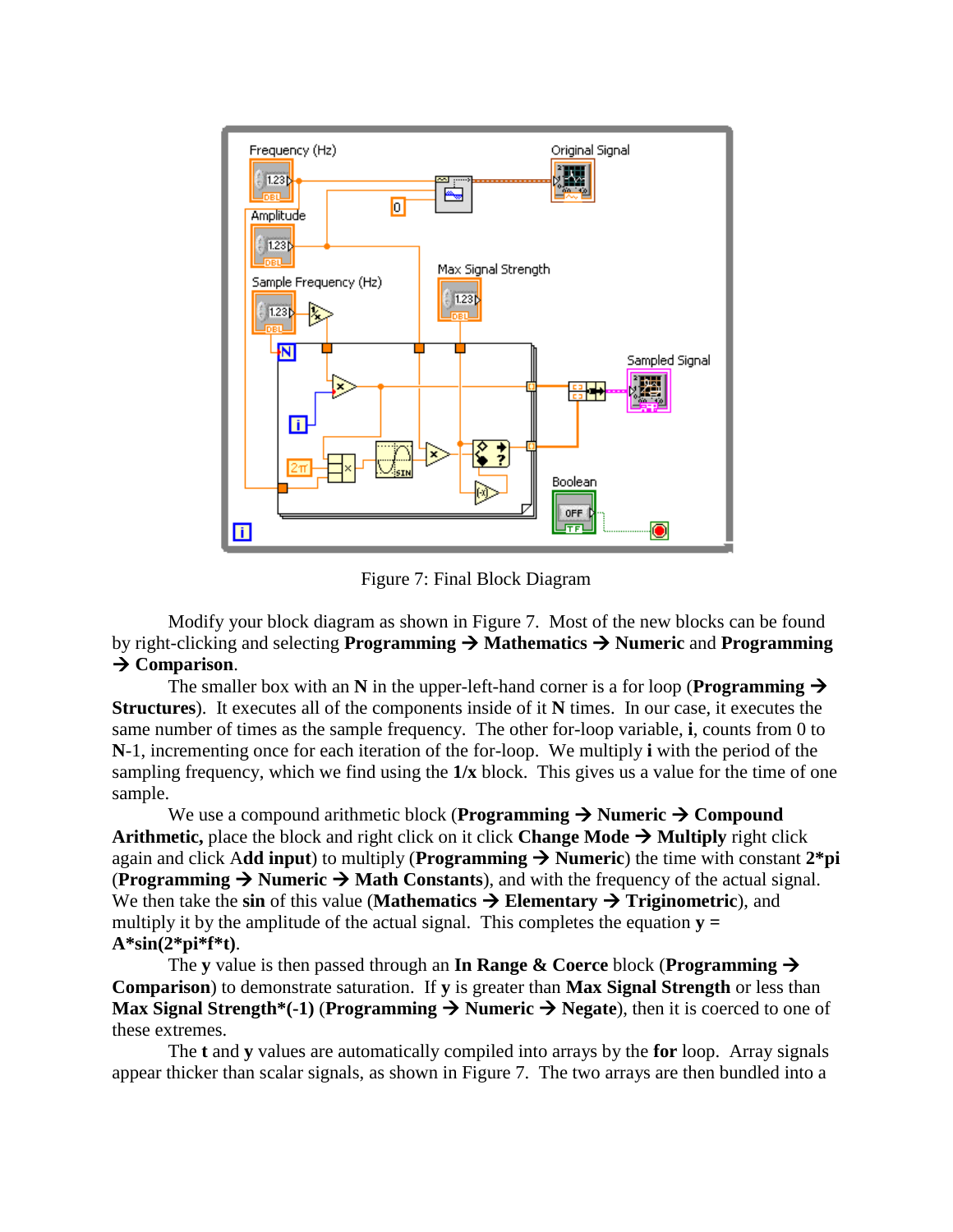**cluster** (**Programming**  $\rightarrow$  **Cluster, Class, & Variant**  $\rightarrow$  **Bundle**), which makes a compatible signal for the XY Graph.



Operation of the virtual instrument should now be seamless and error free…

Figure 8: Good Sampling.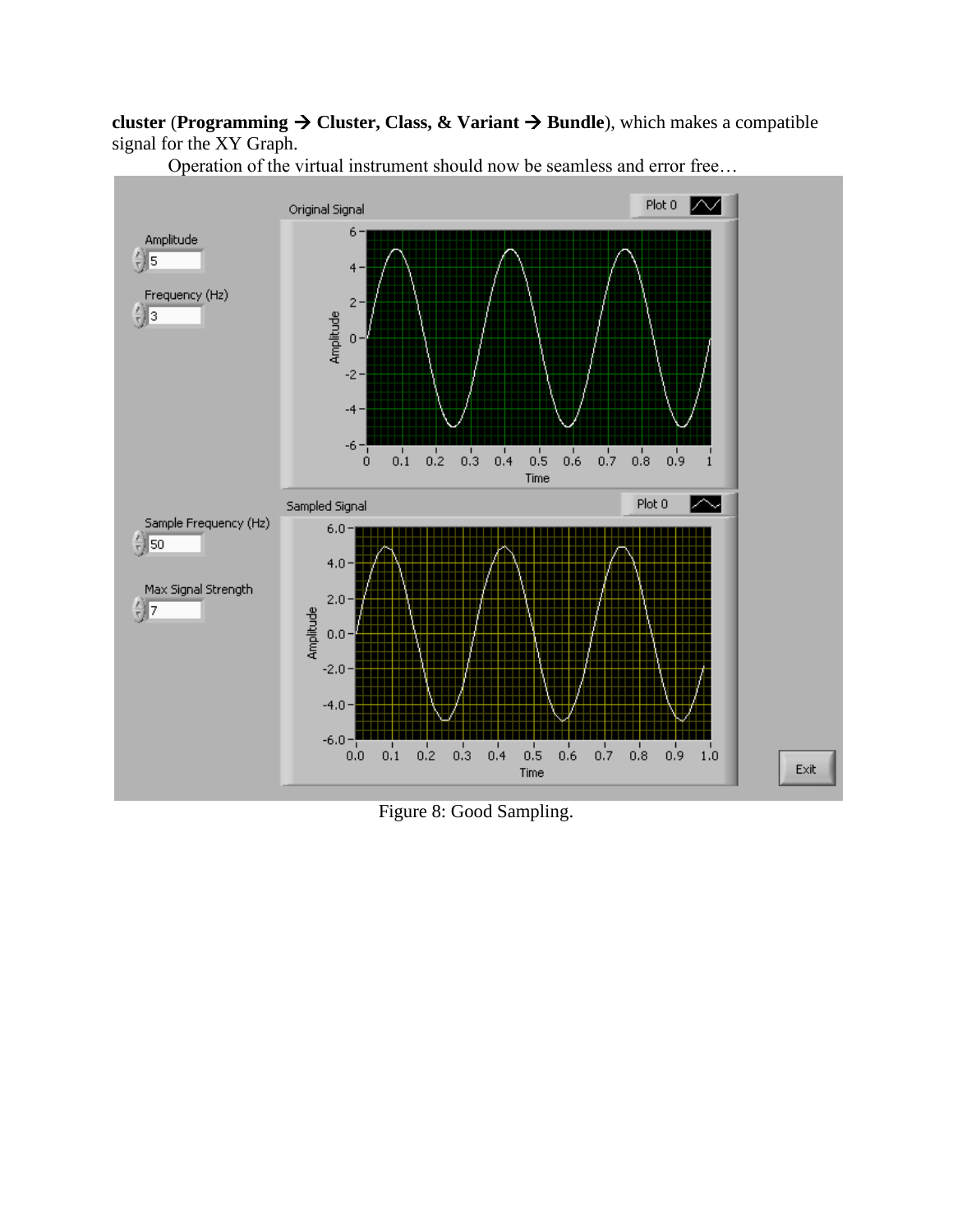

Figure 9: Degraded Sampling.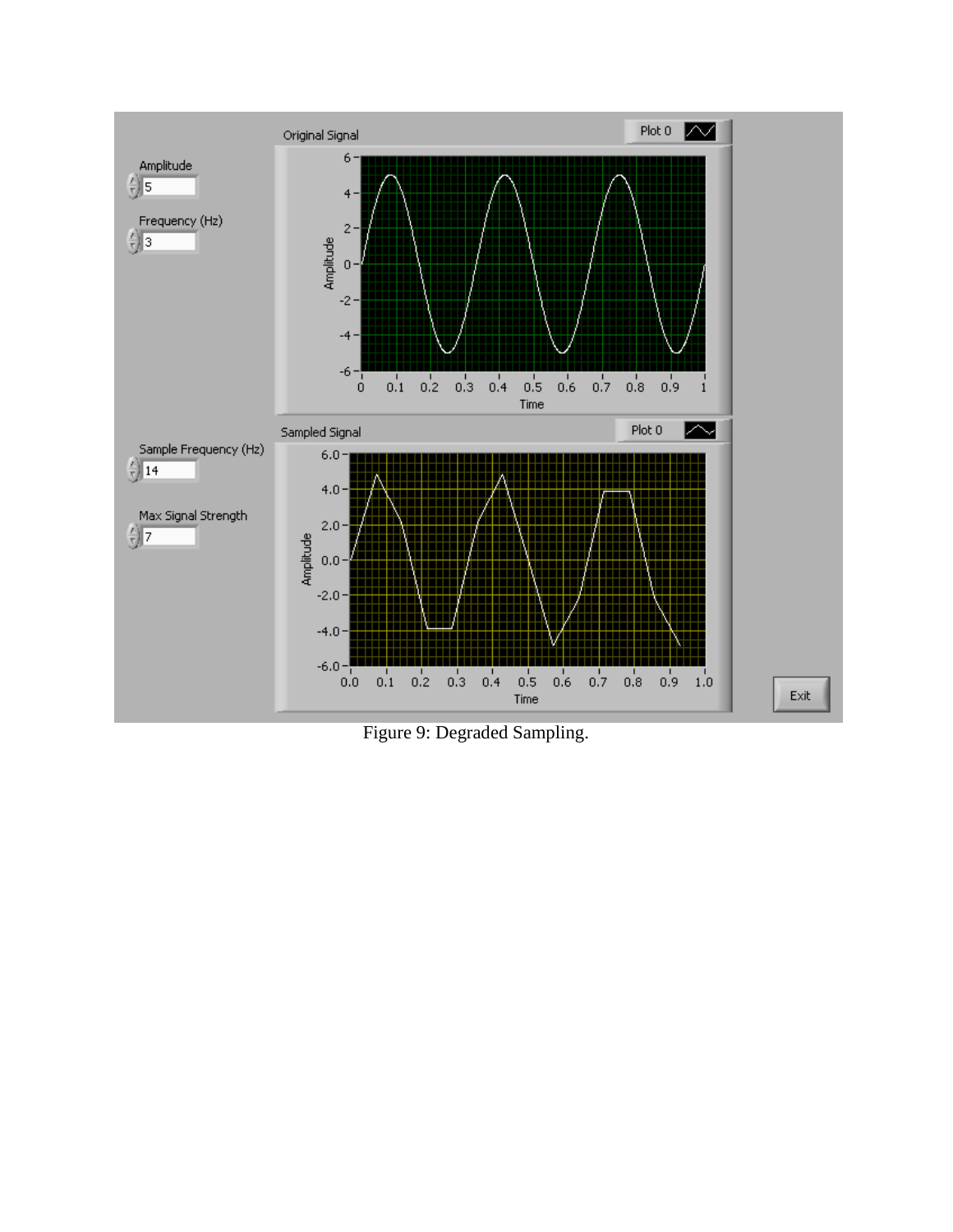

Figure 10: Aliasing. The 10 Hz signal "folds" and appears as a 1 Hz signal.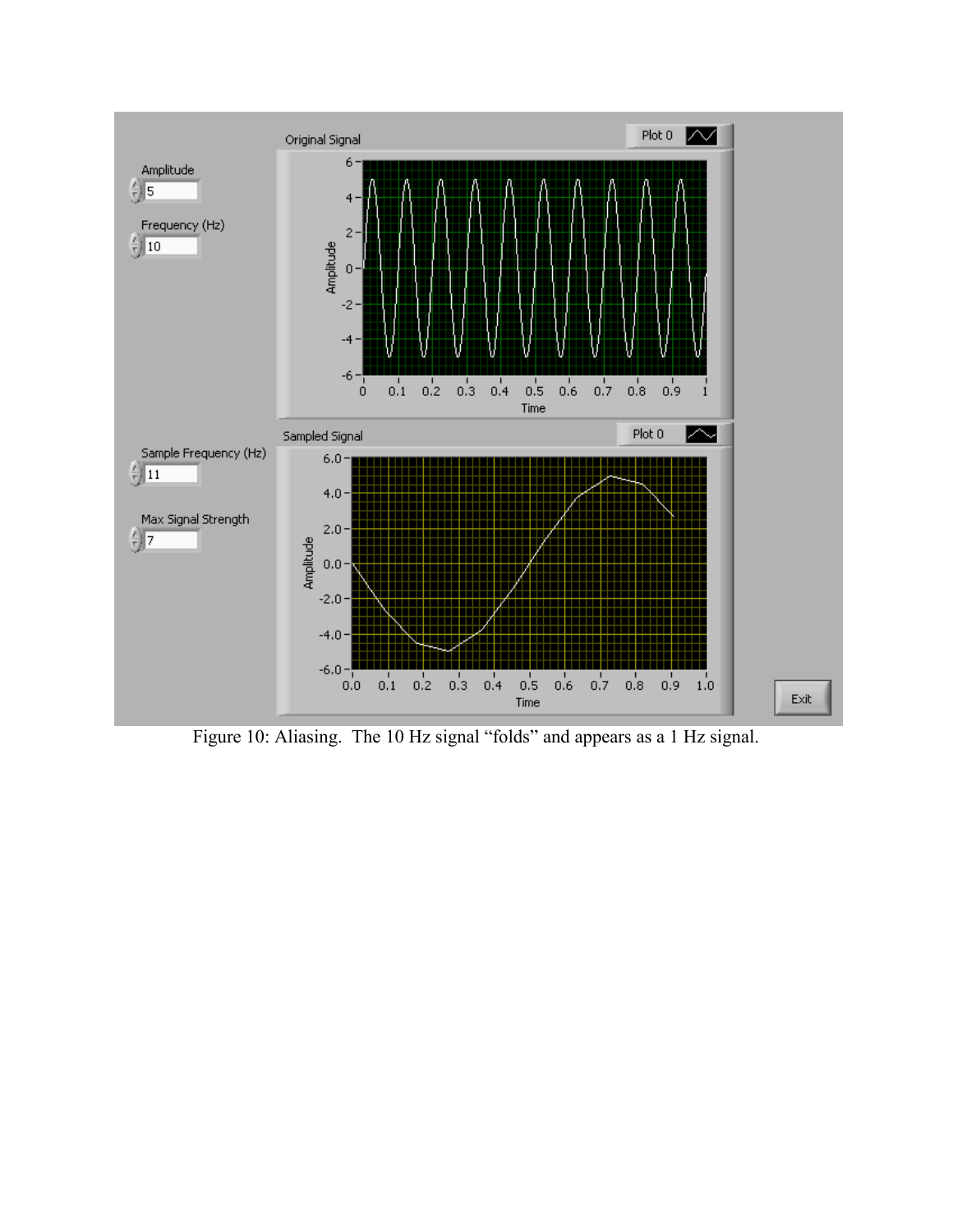

Figure 11: More Aliasing. The sampled signal frequency does not match the original signal.